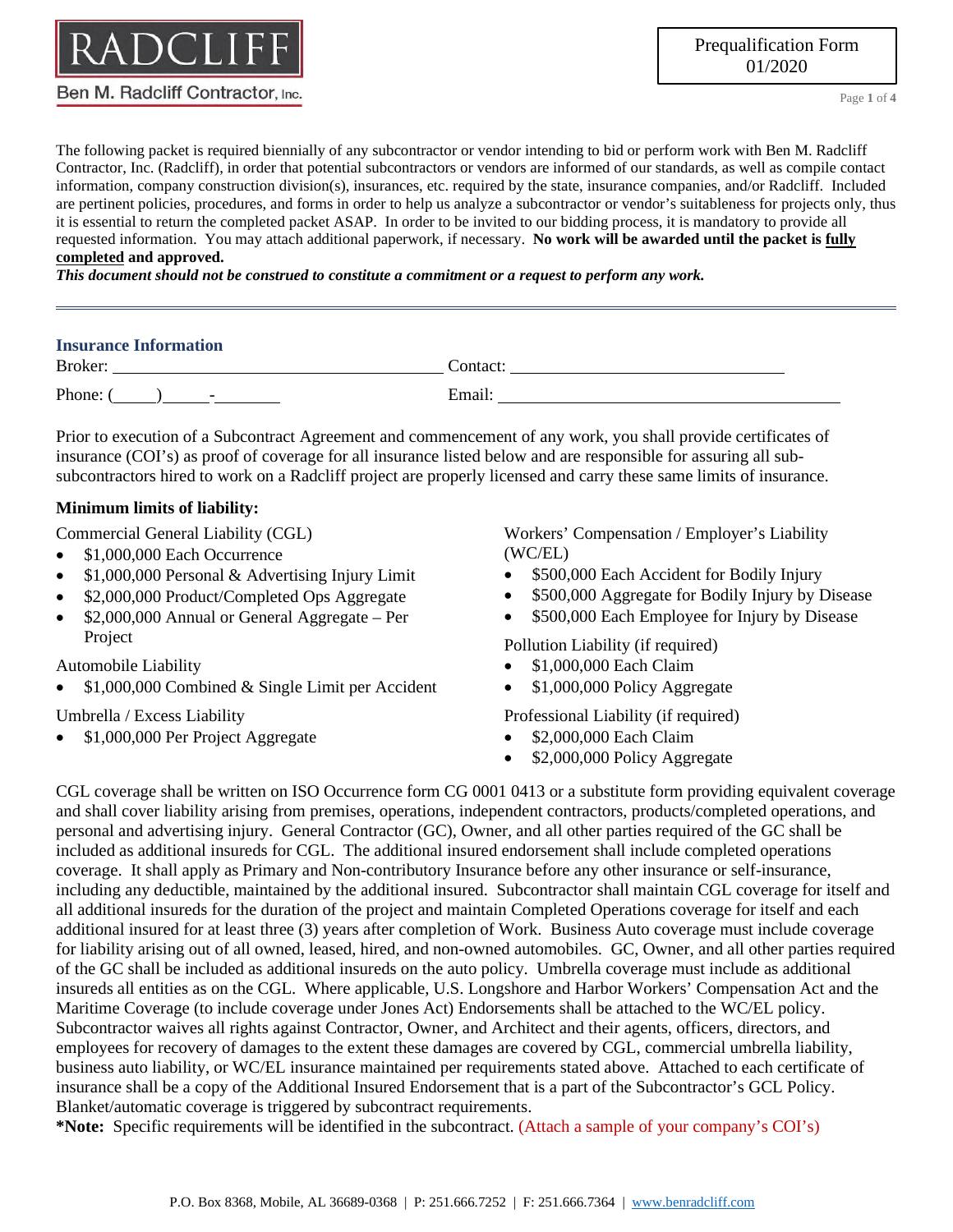

Page **2** of **4**

## **Company Information**

| Subsidiaries or Previous Company Name: 1988. [19] Mannesen Mannesen Mannesen Mannesen Mannesen Mannesen Mannes                                                                                                                                                                                                                                                                                       |
|------------------------------------------------------------------------------------------------------------------------------------------------------------------------------------------------------------------------------------------------------------------------------------------------------------------------------------------------------------------------------------------------------|
| Mailing Address: National Address: National Address: National Address: National Address: National Address: National Address: National Address: National Address: National Address: National Address: National Address: Nationa                                                                                                                                                                       |
|                                                                                                                                                                                                                                                                                                                                                                                                      |
| Office: $(\_\_\_\_\_\_\$                                                                                                                                                                                                                                                                                                                                                                             |
|                                                                                                                                                                                                                                                                                                                                                                                                      |
| Principals of Company (Name / Title): 1992. [2016] The Company of Company (Name / Title):                                                                                                                                                                                                                                                                                                            |
| <u> 1990 - Jan James James Barnett, amerikan bahasa personal di sebagai personal di sebagai personal di sebagai p</u>                                                                                                                                                                                                                                                                                |
|                                                                                                                                                                                                                                                                                                                                                                                                      |
|                                                                                                                                                                                                                                                                                                                                                                                                      |
|                                                                                                                                                                                                                                                                                                                                                                                                      |
|                                                                                                                                                                                                                                                                                                                                                                                                      |
| <b>Structure of Company</b>                                                                                                                                                                                                                                                                                                                                                                          |
| $\Box$ Corporation $\Box$ Sole Proprietor $\Box$ LLC<br>$\Box$ Partnership<br>$\Box$ General or Limited<br>$\Box$ Joint Venture                                                                                                                                                                                                                                                                      |
| Date of Establishment: $\frac{1}{\sqrt{1-\frac{1}{1-\frac{1}{1-\frac{1}{1-\frac{1}{1-\frac{1}{1-\frac{1}{1-\frac{1}{1-\frac{1}{1-\frac{1}{1-\frac{1}{1-\frac{1}{1-\frac{1}{1-\frac{1}{1-\frac{1}{1-\frac{1}{1-\frac{1}{1-\frac{1}{1-\frac{1}{1-\frac{1}{1-\frac{1}{1-\frac{1}{1-\frac{1}{1-\frac{1}{1-\frac{1}{1-\frac{1}{1-\frac{1}{1-\frac{1}{1-\frac{1}{1-\frac{1}{1-\frac{1}{1-\frac{1}{1-\frac$ |
|                                                                                                                                                                                                                                                                                                                                                                                                      |
| <b>Company Profile</b>                                                                                                                                                                                                                                                                                                                                                                               |
| $\Box$ Subcontractor (Furnish & Install) $\Box$ Subcontractor (Install Only)<br>$\Box$ Supplier (Materials Only)                                                                                                                                                                                                                                                                                     |
|                                                                                                                                                                                                                                                                                                                                                                                                      |
|                                                                                                                                                                                                                                                                                                                                                                                                      |
| Preferred Project Size: (Check all that apply)<br>$\Box$ \$50,000 or below $\Box$ \$250,000 or below $\Box$ \$251,000-\$499,000 $\Box$ \$500,000-\$999,000 $\Box$ \$1,000,000 or more                                                                                                                                                                                                                |
| Types of Projects: (Check all that apply)<br>$\Box$ Industrial $\Box$ Government $\Box$ Healthcare $\Box$ Schools $\Box$ Religious/Funeral $\Box$ Retail $\Box$ Hospitality                                                                                                                                                                                                                          |
| $\Box$ Other: $\Box$ Other: $\Box$ Other:<br>$\Box$ Office                                                                                                                                                                                                                                                                                                                                           |
|                                                                                                                                                                                                                                                                                                                                                                                                      |
| List of geographic area authorized to do work: (Attach copy of each license):                                                                                                                                                                                                                                                                                                                        |
| Prefer to Work: Radius ______ miles of Zip Code __________ DBE Status (Attach Certification): ________________                                                                                                                                                                                                                                                                                       |
| Is your company: $\Box$ Union $\Box$ Non-Union<br>Is your crew able to obtain security badges? $\Box$ Yes $\Box$ No                                                                                                                                                                                                                                                                                  |
|                                                                                                                                                                                                                                                                                                                                                                                                      |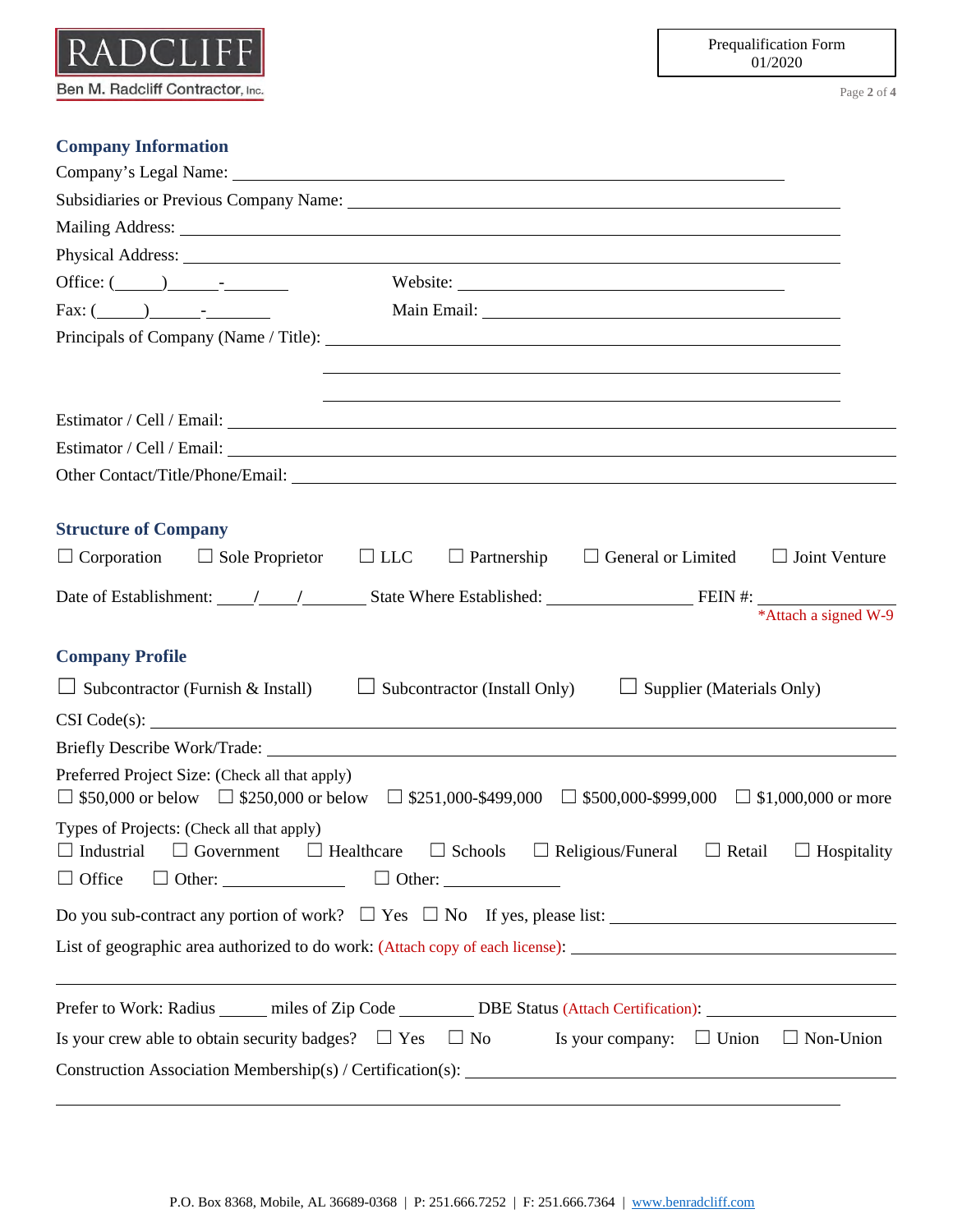| Ben M. Radcliff Contractor, Inc. |
|----------------------------------|

Prequalification Form 01/2020

Page **3** of **4**

.

## **Financial Information**

| Does company have bonding capabilities? $\square$ Yes $\square$ No Date of last bonded project:                                                                                                                  |  |  |  |
|------------------------------------------------------------------------------------------------------------------------------------------------------------------------------------------------------------------|--|--|--|
|                                                                                                                                                                                                                  |  |  |  |
|                                                                                                                                                                                                                  |  |  |  |
|                                                                                                                                                                                                                  |  |  |  |
|                                                                                                                                                                                                                  |  |  |  |
|                                                                                                                                                                                                                  |  |  |  |
|                                                                                                                                                                                                                  |  |  |  |
| Volume of work completed in the last three years: 2019: \$2018: \$2017: \$2017: \$2017: \$                                                                                                                       |  |  |  |
| <b>Safety</b><br>Workers Comp EMR for the last (3) years: Year 2019 EMR _____; Year 2018 EMR _____; Year 2017 EMR ______<br>*Attach copies of your EMR verifications and OSHA 300 Logs for the past three years. |  |  |  |
| Does your company have a written Safety Program? $\Box$ Yes $\Box$ No                                                                                                                                            |  |  |  |
| Does your company have an implemented drug screening policy for all employees? $\Box$ Yes $\Box$ No                                                                                                              |  |  |  |
|                                                                                                                                                                                                                  |  |  |  |
|                                                                                                                                                                                                                  |  |  |  |
| <b>Legal</b>                                                                                                                                                                                                     |  |  |  |
| Has your company ever failed to complete a contract, been defaulted, had a contract terminated, or failed to meet warranty<br>obligations? $\Box$ Yes (Attach explanation) $\Box$ No                             |  |  |  |
| Has your company or its principals ever filed bankruptcy or failed in business? $\Box$ Yes (Attach explanation) $\Box$ No                                                                                        |  |  |  |
| Has your company or its principals ever been indicted or convicted of a felony or other criminal conduct?<br>$\Box$ Yes (Attach explanation) $\Box$ No                                                           |  |  |  |
| Has your company or its principals ever been involved in arbitration or litigation relating to a construction project?<br>$\Box$ Yes (Attach explanation) $\Box$ No                                              |  |  |  |
| Have any liens ever been filed against you by your subcontractors or suppliers? $\Box$ Yes (Attach explanation) $\Box$ No                                                                                        |  |  |  |
| <b>Additional Comments</b>                                                                                                                                                                                       |  |  |  |
| Please include any other comments about your company: __________________________                                                                                                                                 |  |  |  |
|                                                                                                                                                                                                                  |  |  |  |